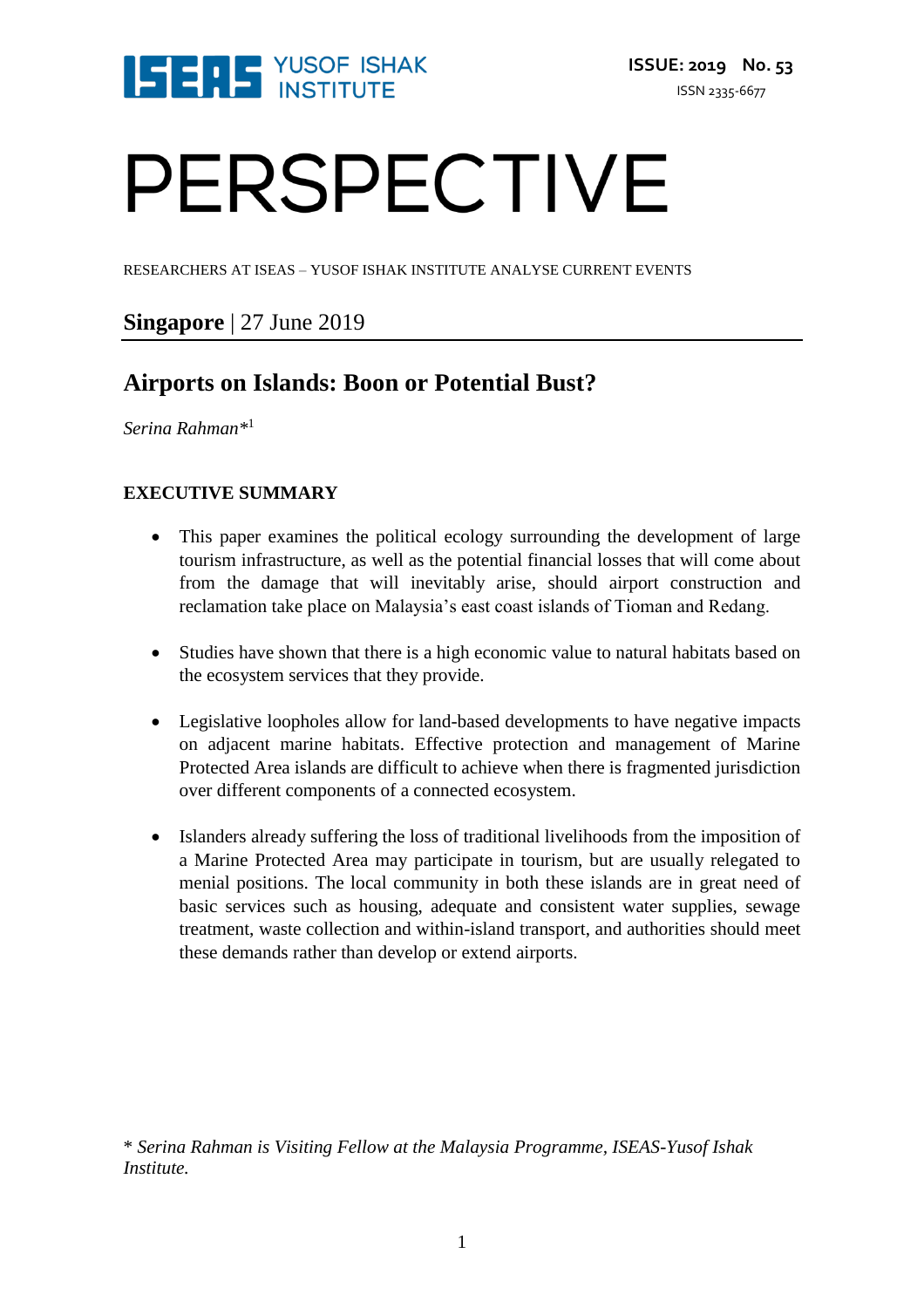

#### **INTRODUCTION**

With the return of Mahathir Mohamed to the premiership, Malaysians concerned about the environment and the country's biologically diverse natural areas have wondered how the situation may or may not change. Recognised as Malaysia's *Bapa Pembangunan* (Father of Development) his first stint as prime minister was marked with widespread forest clearing (almost 5 million hectares) and physical change in previously undisturbed natural habitats in the name of modernisation and infrastructural advancement.<sup>2</sup> While Tunku Abdul Rahman was the first leader to look into the needs of Langkawi locals, it was Mahathir that was credited with transforming it into a tourist haven, linking it to the world with an international airport and declaring it a tax-free destination; a legacy he leveraged to ensure a smooth return to leadership.<sup>3</sup>

His well-known support for Vincent Tan's Berjaya conglomerate<sup>4</sup> allowed the latter to easily push through the development of expansive hotel and golf resorts on Redang and Tioman Islands; both as stunningly beautiful and pristine as Langkawi once was, but far smaller. The necessary land clearing, subsequent damage to surrounding coastal habitats and associated establishment of small airports on these east coast islands raised the ire of environmentalists and those familiar with the islands' unparalleled biodiversity.

Long-recognised for their natural assets, Coral Cay Conservation studies noted that Tioman had 183 species of coral and 233 species of fish, while Redang had 149 coral species and 209 fish species. These numbers are far greater than popular sites in the Caribbean and the Red Sea. Chagar Hutang on Redang Island is also one of Malaysia's densest turtle nesting beaches.<sup>5</sup> On land, both islands host mangrove and coastal forests, but Tioman Island also has lowland dipterocarp forests and upper hill cloud forests. The island was gazetted a wildlife reserve in 1972, but of this protected area, only 8000 hectares remain.<sup>6</sup> Studies overwhelmingly indicate that the main attraction of these islands are their natural assets, some of which have been lost in the pursuit of tourism.<sup>7</sup>

While state governments are often singled out as the culprits behind gratuitous land-based development, Tioman Island was accorded duty-free status in 2002, and plans were mooted for a new marina and airport in 2004 by the federal government.<sup>8</sup> The latter plan was scuttled in 2009 by the then-Transport Minister Ong Tee Keat.<sup>9</sup> In October 2016, Terengganu announced plans to extend the Redang airport runway,<sup>10</sup> but these were shelved in July 2017 due to a "lack of funds".<sup>11</sup> Ten months after Mahathir's return to power, Berjaya announced its return to the airline business by reviving Berjaya Air and reinstating its shuttle flights between Kuala Lumpur and Redang Island.<sup>12</sup> In June 2018, Vincent Tan offered to build a new airport in Tioman at no cost to the new Pakatan Harapan (PH) government. <sup>13</sup> While he mentioned that this contribution was to help the new PH administration, given the country's burgeoning debt, it is widely understood that Tioman's existing airport (when it was still functioning) largely served his Berjaya Tioman Resort.

This paper will examine the political ecology of large infrastructural development on Redang and Tioman Islands and the economic, environmental and socio-economic impacts of decisions made by those far removed from those destinations. The following section will briefly look into the legislative complications of Marine Protected Area (MPA) management in Malaysia; its links to developments in Redang and Tioman, and the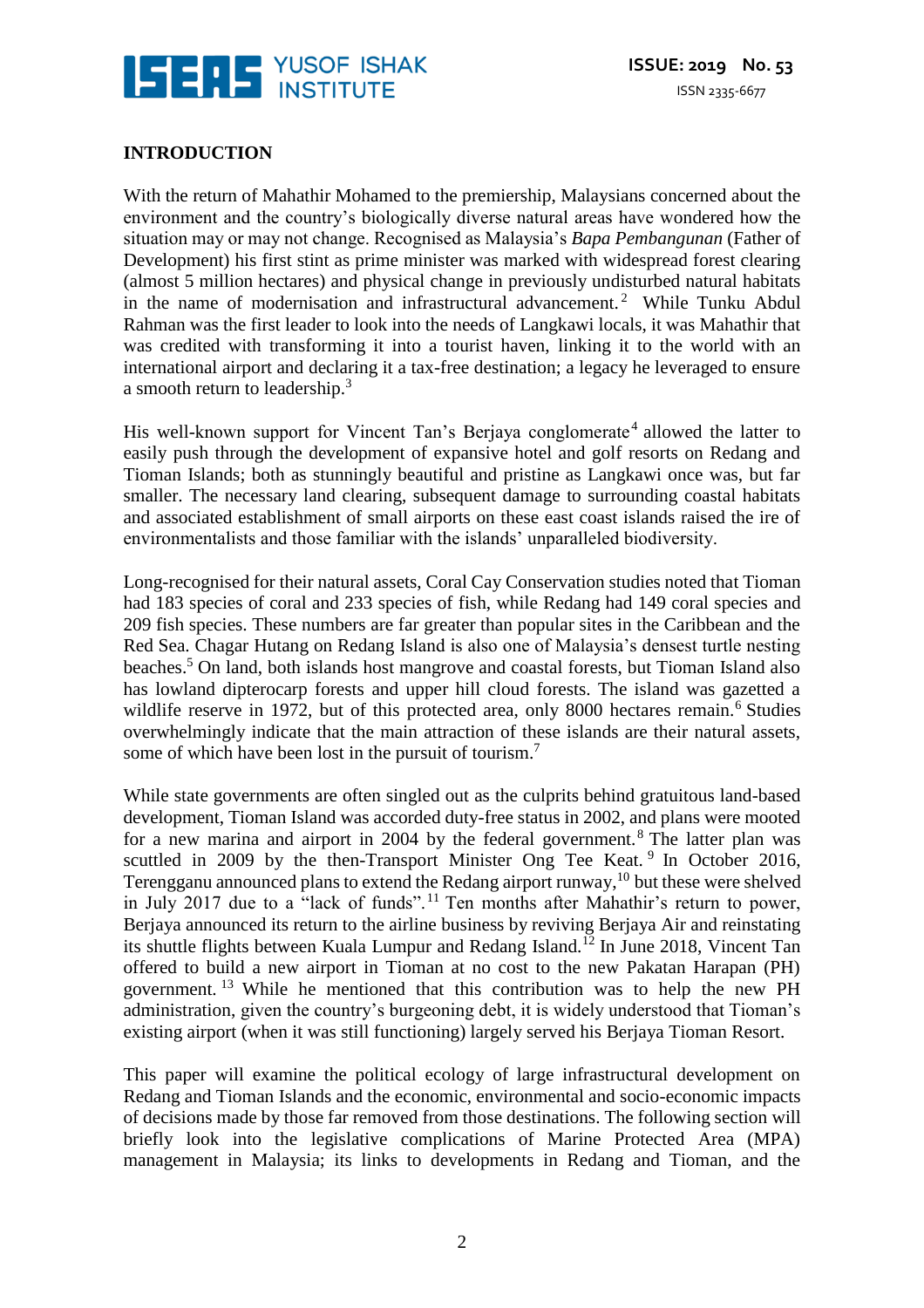

contradiction between ecotourism ideals and increased inequalities that come about as a result of tourism infrastructure driven by external entities.

#### **LEGISLATIVE OVERLAPS**

Both the Redang and Tioman archipelagos (as shown in Figure 1 below) are designated Marine Protected Areas under federal law.<sup>14</sup> This means that the federal Marine Parks Department (currently under the Ministry of Agriculture)<sup>15</sup> has jurisdiction over all living resources in marine and estuarine waters up to two nautical miles. Thus all fishing, resource extraction (including sand) or any other activities that may have negative environmental impacts are banned.<sup>16</sup> However any adjacent landmass to the Marine Park (such as the islands) remain under the jurisdiction of state governments.<sup>17</sup> This fragmentation between connected parts of a contiguous ecosystem has led to myriad bureaucratic complications when it comes to protection of the habitats as a whole. Territorial disagreements and the reluctance to approve expenses for efforts that may be attributed to other departments or to extend beyond one's jurisdiction has sometimes led to paralysis in action and problem resolution. These issues have not yet been rectified under the new government.

Studies have shown that the biggest threat to Malaysian marine parks are coastal developments, especially large resorts with golf courses, and the rapid growth of reef-related tourism and recreational activities.<sup>18</sup> There is great pressure to develop islands to benefit from the MPAs' natural attractions. While there are policies in place to prevent development and ensure environmental protection, this is contradicted by economic practices and approvals given for development. This is a conflict between the use of a common space for both preservation of nature and the exploitation of that nature to earn a profit.<sup>19</sup> Basiron notes that Malaysia has all the institutional requirements for sound MPA management, and the appropriate agency tasked to manage the protected areas. <sup>20</sup> However, fragmented implementation and critical overlaps in jurisdiction has led to inappropriate development on these islands. Open-access to MPA resources has led to over-use and environmental degradation which affects the sustainability of not just the islands themselves, but also the ecotourism that the island populations have come to depend on.<sup>21</sup>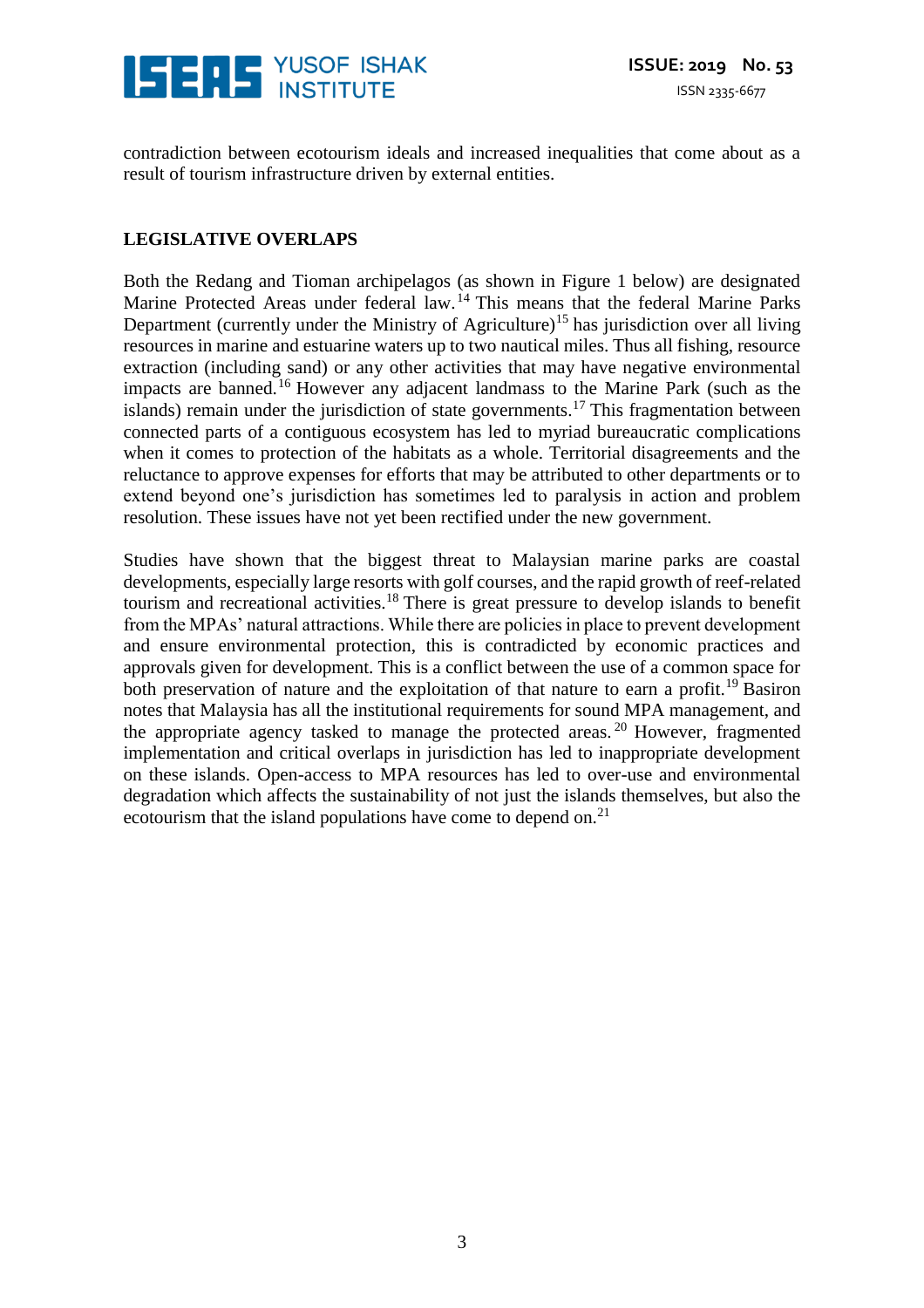

Figure 1: Map of Malaysia's Marine Parks, highlighting the Redang and Tioman archipelagos

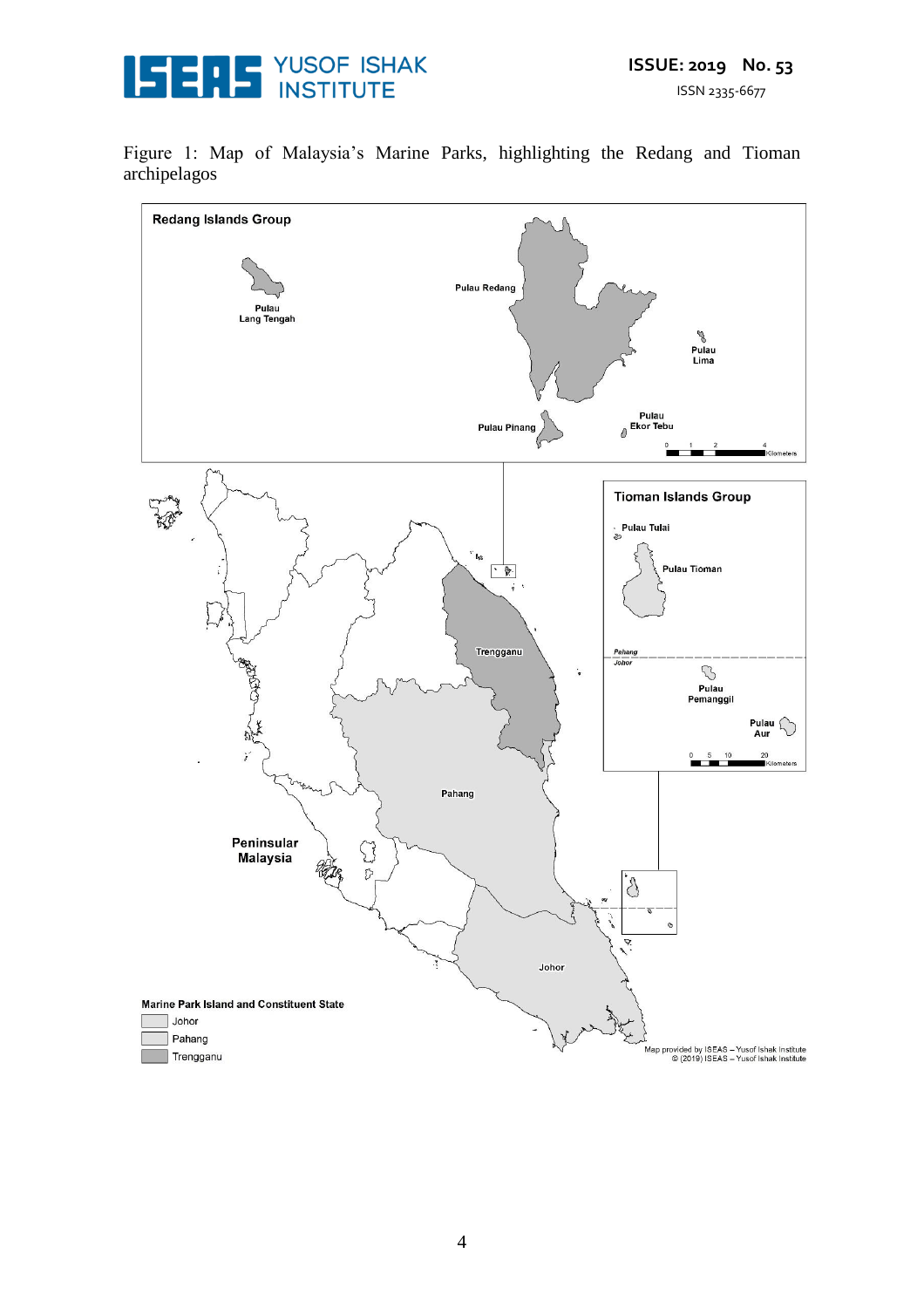

#### **A CONTRADICTION IN IDEALS**

In principle, ecotourism has a low impact on nature and involves efforts that enable local communities to benefit, with a view to generating income that would encourage the local protection of natural habitats. Ecotourism has also been used as a tool for rural development and community ownership of natural areas. Ideally, this means that communities have access to entrepreneurship opportunities and are involved in decision-making so that they can leverage on their local knowledge and unique relationship with the natural and cultural environment to benefit from tourism in their natural areas. $^{22}$ 

The unfortunate reality, however, is that such tourism is often taken over by external entities (this is especially so in Redang Island) and local communities are relegated to low-level employment in unskilled work such as housekeeping, gardening and waiting on tables.<sup>23</sup> On the other hand, Tioman Island has more local entrepreneurs who are able to participate in tourism, many of whom began as workers in large resorts, but managed to save and get loans to start their own chalets and other tourism-related businesses. Many former fishermen now use their boats for tourist shuttle services.<sup>24</sup>

However, for most, tourism entrenches inequalities as external entities with far more capital and access than the wealthiest islander build resorts and take over coastal areas to exclude local communities who do not even benefit from marine park fee collections. This is especially so in Redang Island where the local community has been displaced several times and are located away from the main tourist stretch. Large resort complexes build fencing around their beaches to keep unwanted locals out and those who are able to participate in tourism remain mostly marginalised in menial tasks. The exclusion of the local is often done to ensure that the tourism offering remains true to the 'pristine' and orchestrated images of the perfect island getaway that attracts the visitor to the destination.<sup>25</sup>

Far from being inclusive, 'ecotourism' and 'conservation' thus leads to further impoverishment as protected areas deprive locals from accessing traditional fishing grounds which provided them with food and a source of income.<sup>26</sup> As income disparities are felt more deeply by locals in the face of far wealthier visitors, they also suffer the ignominy of moving from subsistence to subsidies and from the autonomy and independence of their traditional livelihoods of fishing and smallholder agriculture to service provision and servitude to outsiders.  $27$  This is the unpleasant irony and unexpected side effect of converting islands and their surrounding waters into tourism-dependent MPAs.

#### **THE IMPACT OF AIRPORTS ON ISLANDS**

The justification for plans for airport runway extension or a completely new airport on the islands is to rejuvenate tourism and to increase visitor numbers. This is purported to be necessary for Redang Island because of its distance from the mainland, and especially useful for Tioman Island given its duty-free status.<sup>28</sup> However, biophysical and socio-cultural impacts on small islands and coastal ecosystems are greater than they would be on a large island (such as Langkawi) or on the mainland, given their finite resources and limited space. The intricacy of island ecosystems with regards to physical environment relationships and changes in human-nature interactions leads to heightened stress on island destinations.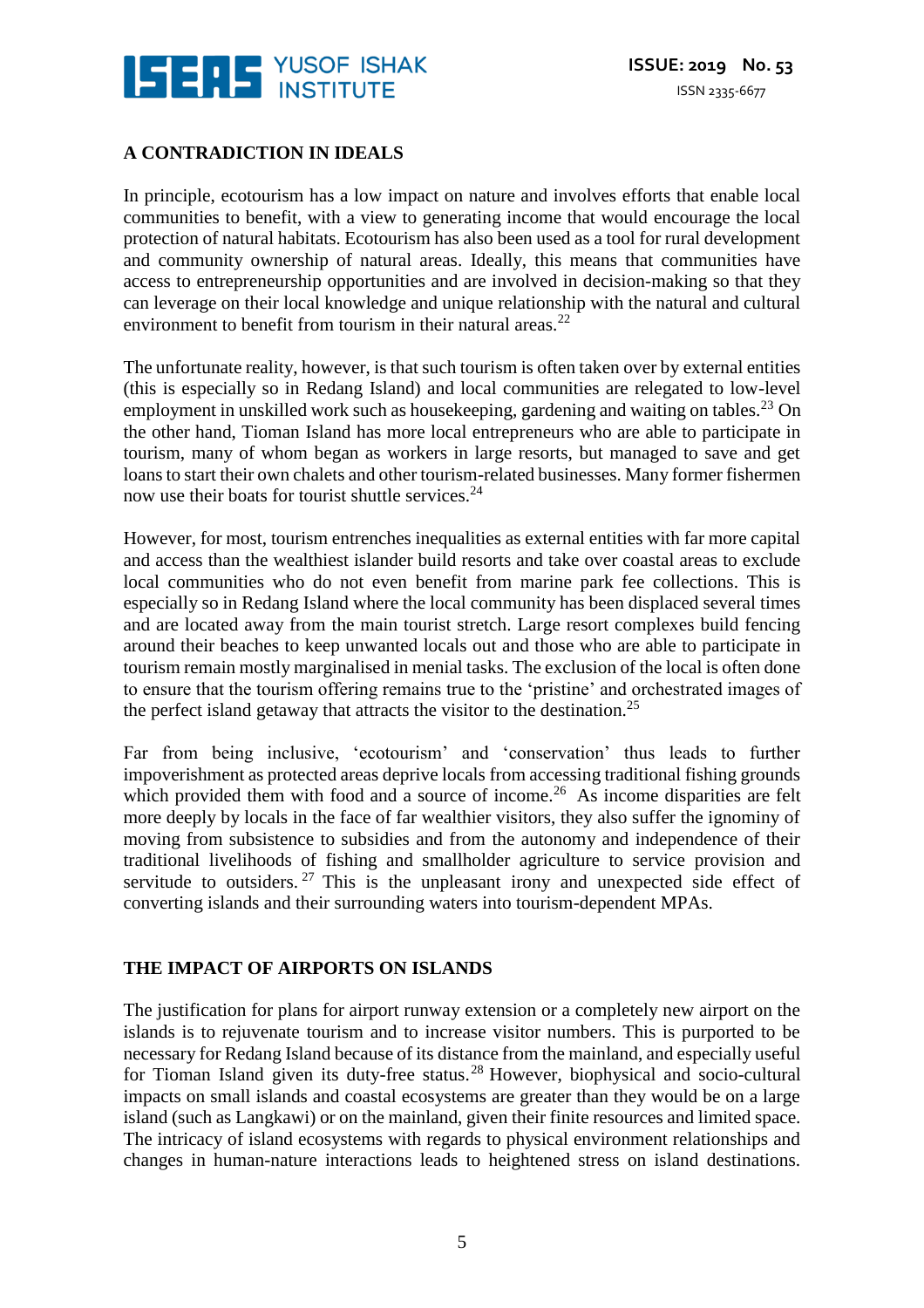

There is hence a contradiction between tourism and sustainable development or protected area conservation.<sup>29</sup>

Environmental damage to an island habitat has financial costs that lie in the loss of values those habitats provide as ecosystem services. These include direct values generated from resource use (such as water supplies, recreation, wild resources, genetic material and scientific or educational opportunities), as well as indirect values such as nutrient retention, erosion prevention and flood control, storm protection and a habitat for species. In addition to that, there are existence and bequest values which refer to cultural heritage values, the value of the resource for future generations and the value of the mere existence of wild spaces and charismatic species. $3\overline{0}$  Table 1 (below) lists estimated values of each habitat present on both Tioman and Redang Islands. These are figures calculated for habitats elsewhere in the world, but serve as a good benchmark for local areas that do not yet have a financial value assigned to them. Note that these figures do not necessarily take into account local socio-economic variables and are hence conservative estimates (ie lower dollar values).

|                                        | Table 1: General ecosystem services values (based on calculations elsewhere) for habitats |  |  |
|----------------------------------------|-------------------------------------------------------------------------------------------|--|--|
| available on Redang and Tioman Island. |                                                                                           |  |  |

| <b>Habitat</b>         | Estimated unit value (USD)/hectare/year<br>$(2011 \text{ value})$ |
|------------------------|-------------------------------------------------------------------|
| Open ocean             | \$1,368                                                           |
| <b>Estuaries</b>       | \$26,916                                                          |
| Seagrass meadows       | \$28,916                                                          |
| Coral reefs            | \$352,249                                                         |
| <b>Tropical forest</b> | \$5,382                                                           |
| Mangrove forest        | \$193,843                                                         |

*Source: Adapted from Costanza, R., de Groot, R., Sutton, P., van der Ploeg, S., Anderson, S.J., Kubiszewski, I., Farber, S. and Turner, R.K. 2014. "Changes in the global value of ecosystem services." Global Environmental Change 26: 152-158. Note that the 2011conversion rate for USD1 is RM3.16.*

Selected regional ecosystem services values are shown in Table 2 below. These calculations provide an additional benchmark in terms of seasonal relevance, latitudinal proximity, and locally-defined ecosystem services and the value that these habitats could have on Malaysia's east coast.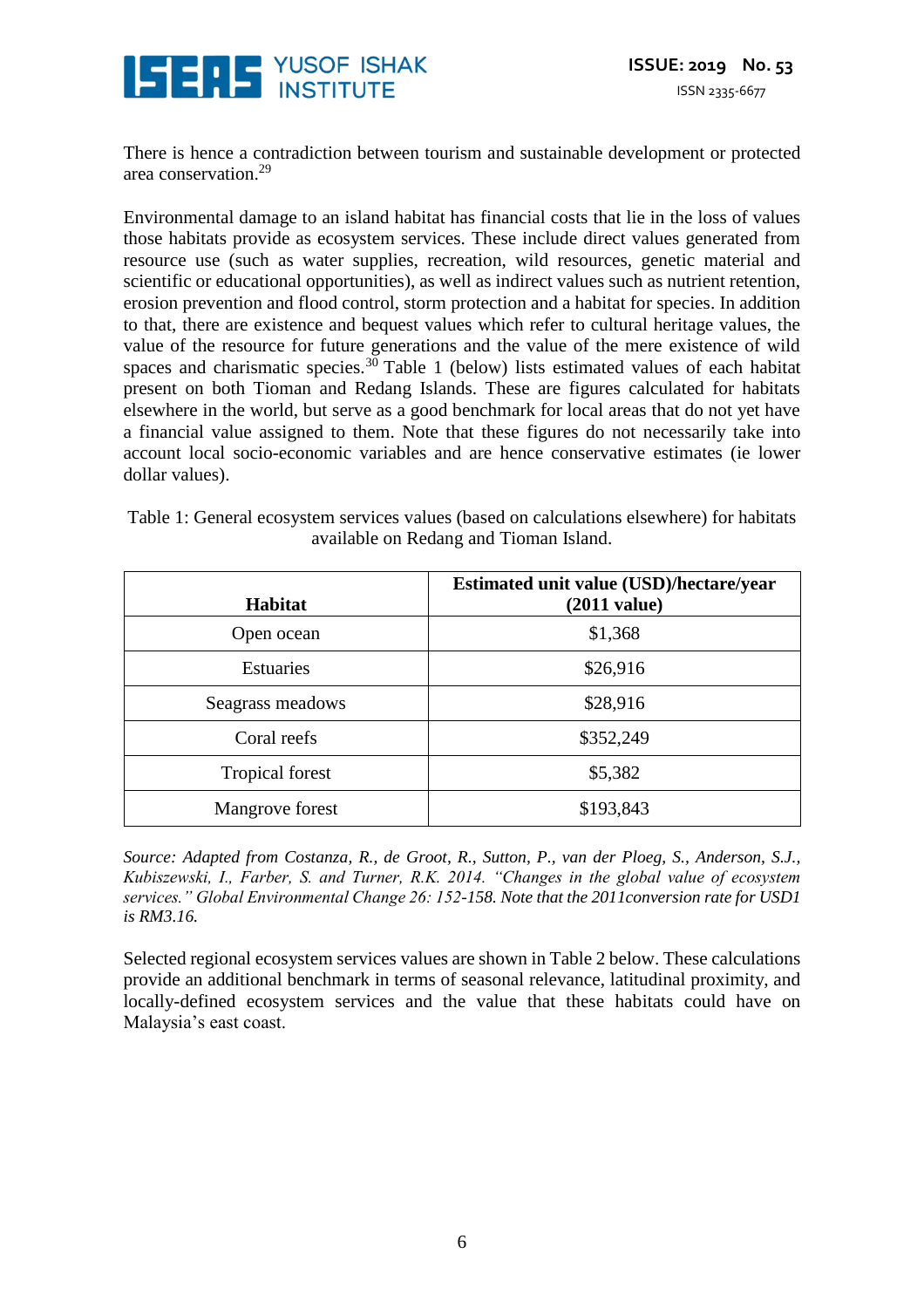

| Table 2. Regional calculations (with specific locations given) for habitats relevant to |
|-----------------------------------------------------------------------------------------|
| Tioman and Redang Islands. Note that 100 hectares is equivalent to $1 \text{ km}^2$ .   |

|                                                                                                                        | <b>Estimated unit value</b> |                                   |
|------------------------------------------------------------------------------------------------------------------------|-----------------------------|-----------------------------------|
| <b>Location</b>                                                                                                        | $(USD)/km^2$ /year          |                                   |
| (Habitat/Parameter)                                                                                                    | (year of valuation)         | <b>Source</b>                     |
| Pulau Payar, Kedah,                                                                                                    |                             |                                   |
| Malaysia                                                                                                               | \$390,000 (1998)            |                                   |
| (coral reefs/conservation                                                                                              |                             |                                   |
| fee)                                                                                                                   |                             |                                   |
| Phi Phi Islands, Thailand                                                                                              |                             | National Coral and Coral Reef     |
| (coral reefs/recreational                                                                                              | \$624,300 (2001)            | Report $(2006)$ –                 |
| services)                                                                                                              |                             | <b>UNEP/GEF/Marine Parks,</b>     |
| Phi Phi Islands, Thailand                                                                                              |                             | <b>MNRE</b>                       |
| (coral reefs/ use and non-                                                                                             | \$1,511,800 (2001)          |                                   |
| use values)                                                                                                            |                             |                                   |
| Hon Mun Islands, Vietnam                                                                                               | \$17.9 million (2004)       |                                   |
| (coral reefs)                                                                                                          |                             |                                   |
| Benut, Johor, Malaysia                                                                                                 |                             | Bann, C. 1999. A Contingent       |
| (mangroves / capture                                                                                                   | \$1,375 per hectare         | Valuation of the Mangroves of     |
| fisheries, tourism,                                                                                                    | (1999)                      | Benut, Johor State, Malaysia.     |
| shoreline protection)                                                                                                  |                             | Johor State Forestry Department / |
|                                                                                                                        |                             | <b>DANCED</b>                     |
|                                                                                                                        |                             | Rahman, S. and Yaakub, S.M.       |
| Mukim Tg Kupang, Johor,<br>Malaysia<br>\$57,731.80 per<br>(seagrass / socio-economic<br>hectare $(2018)$<br>valuation) |                             | 2019. Socio-economic valuation    |
|                                                                                                                        |                             | of the seagrass meadow in the     |
|                                                                                                                        |                             | Pulai River Estuary through a     |
|                                                                                                                        |                             | well-being lens.                  |
|                                                                                                                        |                             | Marine & Freshwater Research      |
|                                                                                                                        |                             | Journal (in review)               |

A study of the financial costs of the Tioman airport plan mooted in 2004 was conducted in 2007, as shown in Table 3 below. The table indicates potential economic losses should the airport be developed as initially planned (as calculated in 2007). Revised 2019 values for seagrass and coral habitats are given in the last two rows as these ecosystems were recently deemed to have higher economic values than initially estimated.<sup>31</sup> These figures were derived from the exact location and area of the planned airport project.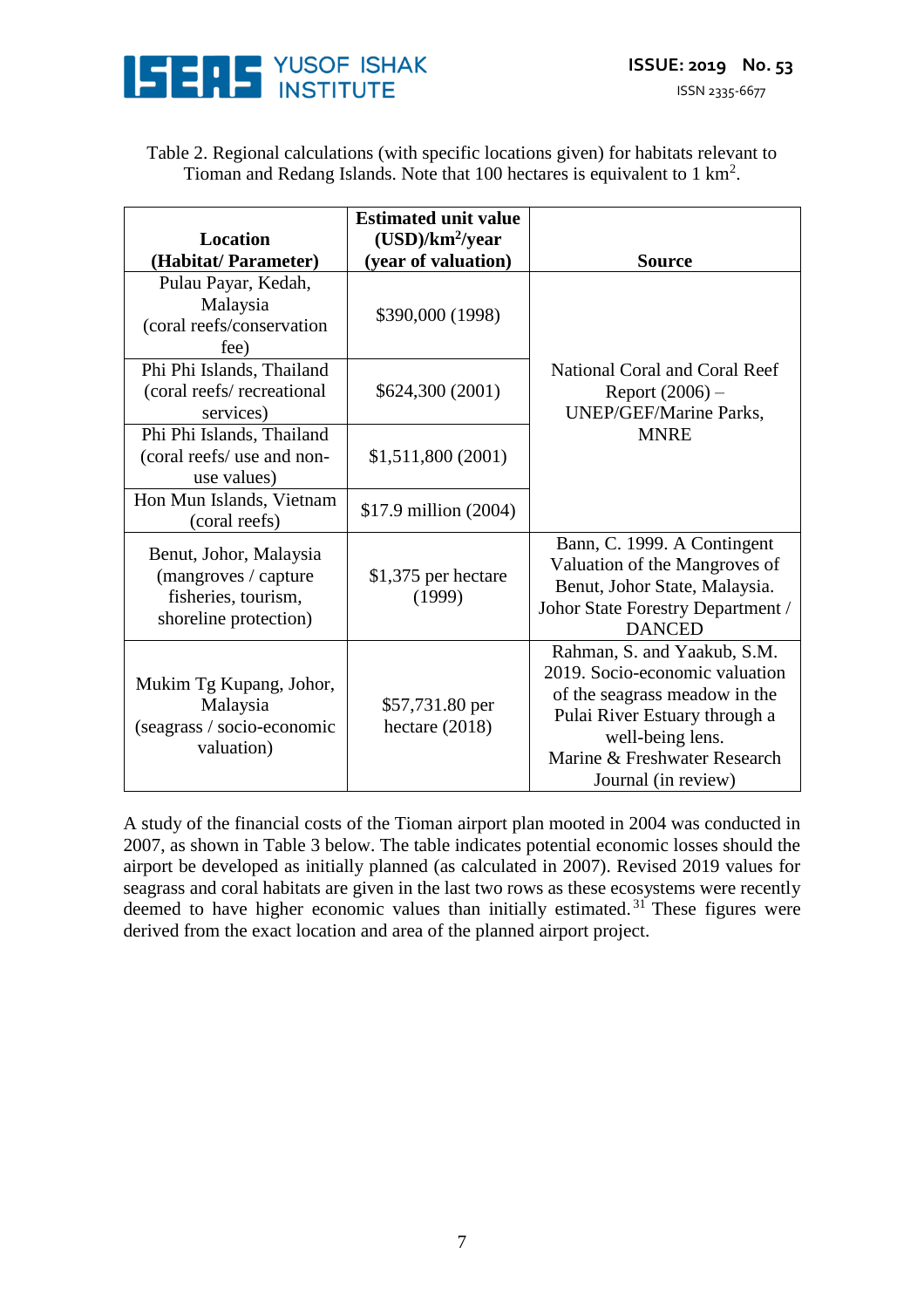

| <b>Overall calculation for resource use</b><br>within the airport project site | <b>Estimated ecosystem service value</b><br>USD /year (2007 value) |
|--------------------------------------------------------------------------------|--------------------------------------------------------------------|
| Fisheries (local consumption)                                                  | $$12,000 - 36,000$                                                 |
| Fisheries (live fish export)                                                   | $$2,500 - 5,000$                                                   |
| Coastal protection<br>(erosion prevention)                                     | $$5,500 - $110,000$                                                |
| Tourism & recreation                                                           | $$700 - 111,000$                                                   |
| Aesthetic/biodiversity<br>(willingness to pay)                                 | $$2,400 - 8,000$                                                   |
| Coral reefs<br>(multiple ecosystem services)                                   | \$14,080,000 (2019 value)                                          |
| Seagrass value<br>(multiple ecosystem services)                                | $$1,560,000(2019 \text{ value})$                                   |

Table 3. Calculations of economic losses specific to the 2004 Tioman Airport Plan.

*Notes: These calculations are based on species calculations conducted on transects across the airport development site or on the estimated project area. These figures are an underestimate given that some information was only collected along a transect and species beyond the transect were not included. Other figures are calculated based on a projected 0.4km<sup>2</sup> development area at sea. This does not include all possible ecosystem service values that can be attributed to the marine habitats nor does it include economic costs of damage on land from hill destruction and forest clearing. The conversion rates used for the above values is USD1 = RM3.50.*

An assessment of the Total Economic Value (TEV) of Tioman and Redang Island marine biodiversity generated values of USD1.13 billion and USD107.91 million respectively.<sup>32</sup> This value is an indication of what stands to be lost should the habitat be damaged. 85 percent of the overall impact of development on islands and environmental problems are more severe during the construction stage, with long-standing effects on the surrounding coasts.<sup>33</sup> Add to that the high ecological cost of air travel and its impacts on climate change; the airports thus have more economic and environmental costs than accounted for in development planning.<sup>34</sup>

Further economic losses will take place when damage sullies the natural attractions that are the draw of both the Redang and Tioman archipelagos. Visitor satisfaction with landscapes and wildlife are key to the success of an ecotourism destination. Attachment to such a destination (and hence return visits) stems from an appreciation of, connection to and familiarity with its biodiversity and pristine state. Any change to these habitats or damage, even as a result of efforts to better serve these visitors, can result in anger and tourist dissatisfaction.<sup>35</sup> The more attractive a site, the more popular it becomes, which then leads to it being degraded as a result of heavy traffic – which then diminishes the tourists' experience. Tourists then stop going to these places.<sup>36</sup> Studies have already shown that tourists to both Tioman and Redang Islands note dissatisfaction with the difference between their expectation of environmental conditions and the reality that they experienced; some observed a deterioration in conditions.<sup>37</sup>

In an application of the Tourism Area Life Cycle Model to Tioman Island, Omar found that the island has reached consolidation stage and its popularity may stagnate and/or decline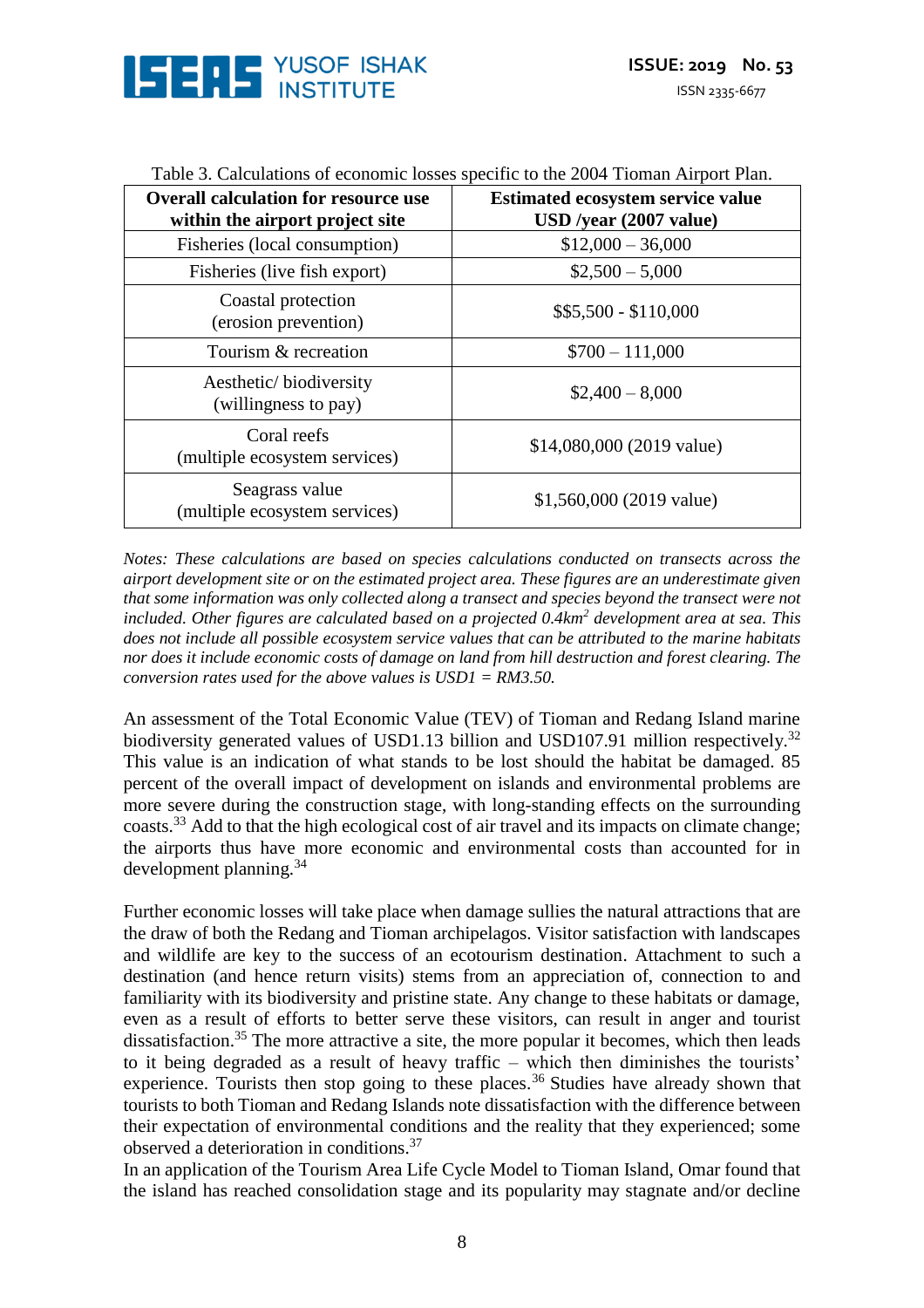

depending on the steps taken to either revive it according to that which is its biggest draw (nature tourism), or allow it to slide into destruction in reported bids to draw in mass tourism duty-free shoppers through airport construction.<sup>38</sup> It is clear that the development of the airport, which will entail damage to both hillside and marine habitats, will be severely detrimental.

Given their status as MPAs, low-impact ecotourism approaches to reviving tourism in Redang and Tioman Islands should follow the principles of Malaysia's National Ecotourism Plan (2016-2025) and the Marine Park Management Plans. This entails a synergy between tourism and conservation and the empowerment of the local community so that they can participate in and benefit from tourism (as opposed to external high-capital entities). Climate change mitigation, visitor management to ensure numbers fall within the islands' carrying capacities and minimal low-impact infrastructural development that serve local needs also need to be implemented.<sup>39</sup> With recently improved ferry services to Tioman, and Berjaya Holding's announcement of small aircraft purchases to serve needs in Redang Island, it is highly doubtful that there is a need for extended runways or new airports that can allow Boeing 737s to land.<sup>40</sup> It also needs to be noted that the allure of island destinations lie in their separateness, difference from everyday life and isolation.<sup>41</sup> Tourism on the islands would therefore gain if allowed to maintain an authentic 'island-feel'.

#### **WILL THE AIRPORTS MATERIALISE?**

Public responses to the news of the revival of the airport projects were swift and hostile.<sup>42</sup> It is clear that the voice of civil society has strengthened since the 14<sup>th</sup> General Elections, and there is more local agency to protest and thwart unwanted or unwarranted top-down instructions. Mahathir on his part, now says that it is vital to conserve the environment,  $43$ but the state authorities have also stated that the development of a new airport will not have negative impacts on the island; the media reports did not specify how they came to this conclusion.<sup> $44$ </sup> Suggestions to counter the proposed Tioman airport include building the airport in Rompin, Pahang or Mersing, Tioman and improve ferry services, including adding routes direct to Singapore as they did in the past.<sup>45</sup>

The development of a new airport or the extension of the existing runway is known to better serve the luxury traveller. Studies have shown that these types of travellers produce more waste, use more resources and have a higher ecological footprint than local communities or lower-budget travellers.<sup>46</sup> Even with current tourism numbers, locals on both Tioman and Redang Islands suffer water and electricity shortages, with water resources often being diverted to ensure continued supply at the resorts while locals are left with water rationing or river and well-sourced water for their use at home.<sup>47</sup> Even if a new airport were 'sustainable,'<sup>48</sup> it must be asked whether 'conspicuous sustainability' is as effective as authentic action and prevention to preserve natural environments.<sup>49</sup>

As of 2017, airport extension plans for Redang Island are on hold, and as of June 2018 the Minister of Transport, Anthony Loke, maintained that no official submission has been made on the Tioman Island airport.<sup>50</sup> No further news has been heard since. Given the new government's need to appease voters, especially fishermen acutely affected by cuts in subsidies and unrelenting rising daily costs, further aggravation could lead to a disruption of tourism activities and additional electorate unhappiness.<sup>51</sup> The authorities would be far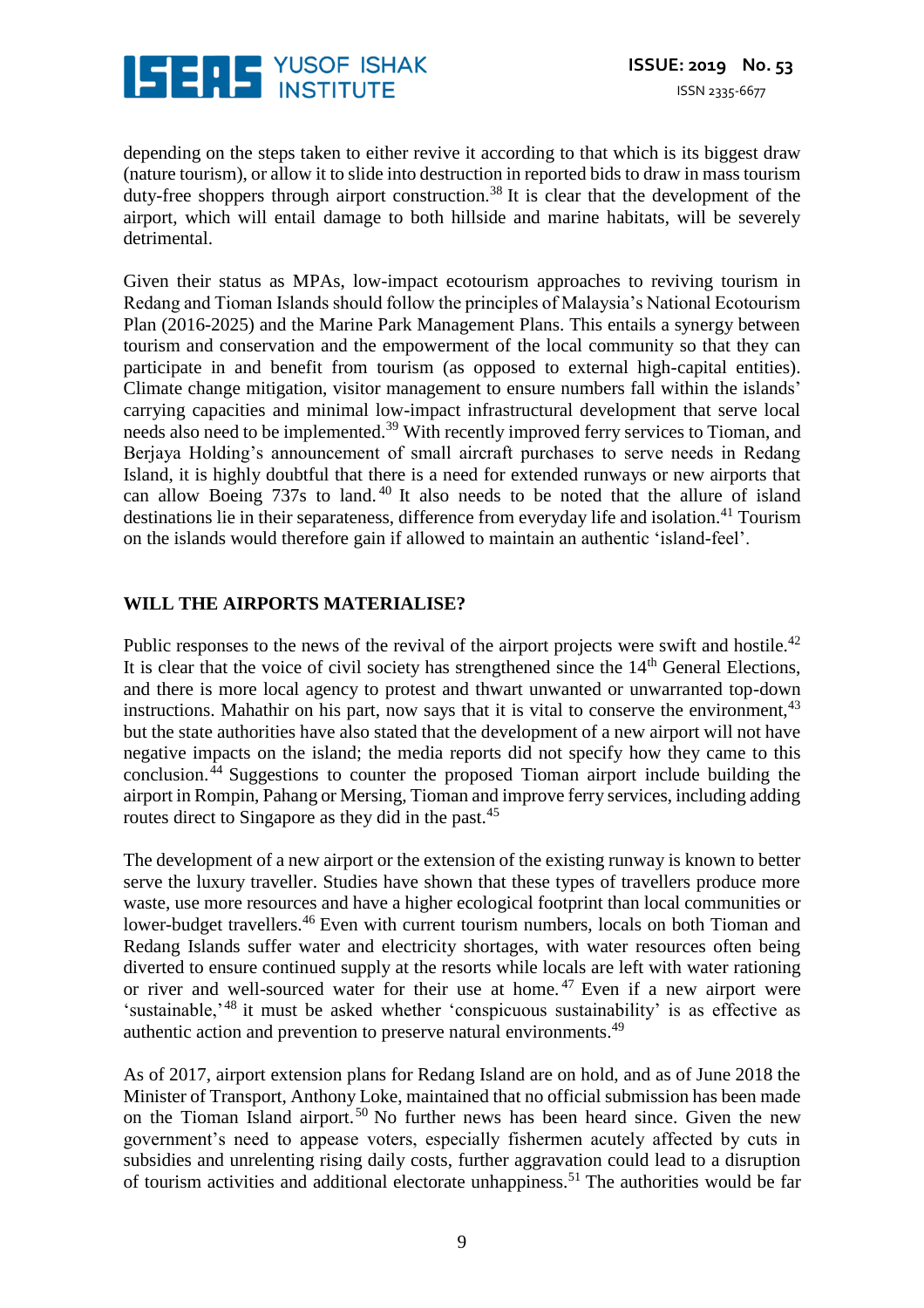

better off meeting local needs (such as for stable water and electricity supplies, effective and functioning waste and sewage systems, better inter-island access, sustainable lowimpact tourism efforts, off-season income opportunities and better community welfare) $52$ instead of approving large-scale projects in extremely environmentally-sensitive locations.

#### **CONCLUSION**

 $\overline{a}$ 

This paper has shown that the unnecessary development of large airport infrastructure is a costly exercise. Not only are island construction and reclamation expensive endeavours, there are also great economic costs in habitat damage or destruction. Legislative overlaps have led to loopholes through which development has been allowed on coastal land, without taking into consideration its environmental impacts on adjacent marine areas. In a fluid ecosystem, the fragmentation of territorial oversight of the varied components in an ecosystem leads to difficulties in the effective protection of natural habitats and their management. Focussing on fulfilling the needs of local communities for essential services would be far more effective in appeasing a vocal electorate than approving large-scale development that only meets the needs of the wealthy.

Conservation Ltd, London, United Kingdom. And Sea Turtle Research Unit (SEATRU), Institute of Oceanography and the Environment, Universiti Malaysia Terengganu. [<http://seatru.umt.edu.my/>](http://seatru.umt.edu.my/)

<sup>&</sup>lt;sup>1</sup> The writer is grateful for the review and comments by Lee Poh Onn, Francis Hutchinson and Ooi Kee Beng of ISEAS – Yusof Ishak Institute, as well as the inputs of Affendi Yang Amri and Jillian Ooi of University Malaya. Benjamin Hu's invaluable contribution of the map in Figure 1 is also hugely appreciated.

<sup>2</sup> Tang, T. 13 May 2018, *Eco-Business*. "Mahathir is back – good news or bad for sustainability in Malaysia?" [https://www.eco-business.com/opinion/mahathir-is-backgood-news-or-bad-for](https://www.eco-business.com/opinion/mahathir-is-backgood-news-or-bad-for-sustainability-in-malaysia/)[sustainability-in-malaysia/](https://www.eco-business.com/opinion/mahathir-is-backgood-news-or-bad-for-sustainability-in-malaysia/)

<sup>3</sup> Latiff, R. 28 April 2018, *Reuters*. "Malaysia's Mahathir banks on resort island legacy in come back bid." [https://www.reuters.com/article/us-malaysia-election-mahathir/malaysias-mahathir](https://www.reuters.com/article/us-malaysia-election-mahathir/malaysias-mahathir-banks-on-resort-island-legacy-in-comeback-bid-idUSKBN1HZ0CL)[banks-on-resort-island-legacy-in-comeback-bid-idUSKBN1HZ0CL](https://www.reuters.com/article/us-malaysia-election-mahathir/malaysias-mahathir-banks-on-resort-island-legacy-in-comeback-bid-idUSKBN1HZ0CL)

<sup>4</sup> Tan, J. 26 July 2015, *The Star Online*. "Cold war of the 'birthday boys.'" [https://www.thestar.com.my/opinion/columnists/analysis/2015/07/26/cold-war-of-the-birthday](https://www.thestar.com.my/opinion/columnists/analysis/2015/07/26/cold-war-of-the-birthday-boys/)[boys/](https://www.thestar.com.my/opinion/columnists/analysis/2015/07/26/cold-war-of-the-birthday-boys/)

<sup>5</sup> Refer to Harborne, A., Lenner, D., Barnes, A., Berger, M., Harding, S. and Roxburgh, T. 2000. Status Report on the Coral Reefs of the East Coast of Peninsular Malaysia. Coral Cay

<sup>6</sup> Tamblyn, A., Turner, C., O'Malley, R., Weaver, N., Hughes, T., Hardingham, S. and Roberts, H. 2005. Malaysia Tropical Forest Conservation Project – Report of the Perhentian Phase. Perhilitan and Coral Cay Conservation Ltd, London, United Kingdom.

<sup>7</sup> Refer to Salleh, N.H.M., Othman, R., Jaafar, A.H. and Norghani, B.M.N. 2012. "Tourist satisfaction of the environmental service quality for Tioman Island Marine Park," *Indian Journal of Geo-Marine Sciences*, 41(2): 173-179; Omar, S.I., Othman, A.G., Mohamed, B. and Bahauddin, A. 2015. "Coastal resort life cycle: An overview of Tioman Island, Malaysia," *Tourism Planning & Development* 12(3): 266-280.

<sup>8</sup> *The Star Online*, 5 August 2004. "Pahang to discuss fears over new Tioman projects." [https://www.thestar.com.my/news/nation/2004/08/05/pahang-to-discuss-fears-over-new-tioman](https://www.thestar.com.my/news/nation/2004/08/05/pahang-to-discuss-fears-over-new-tioman-projects/)[projects/](https://www.thestar.com.my/news/nation/2004/08/05/pahang-to-discuss-fears-over-new-tioman-projects/)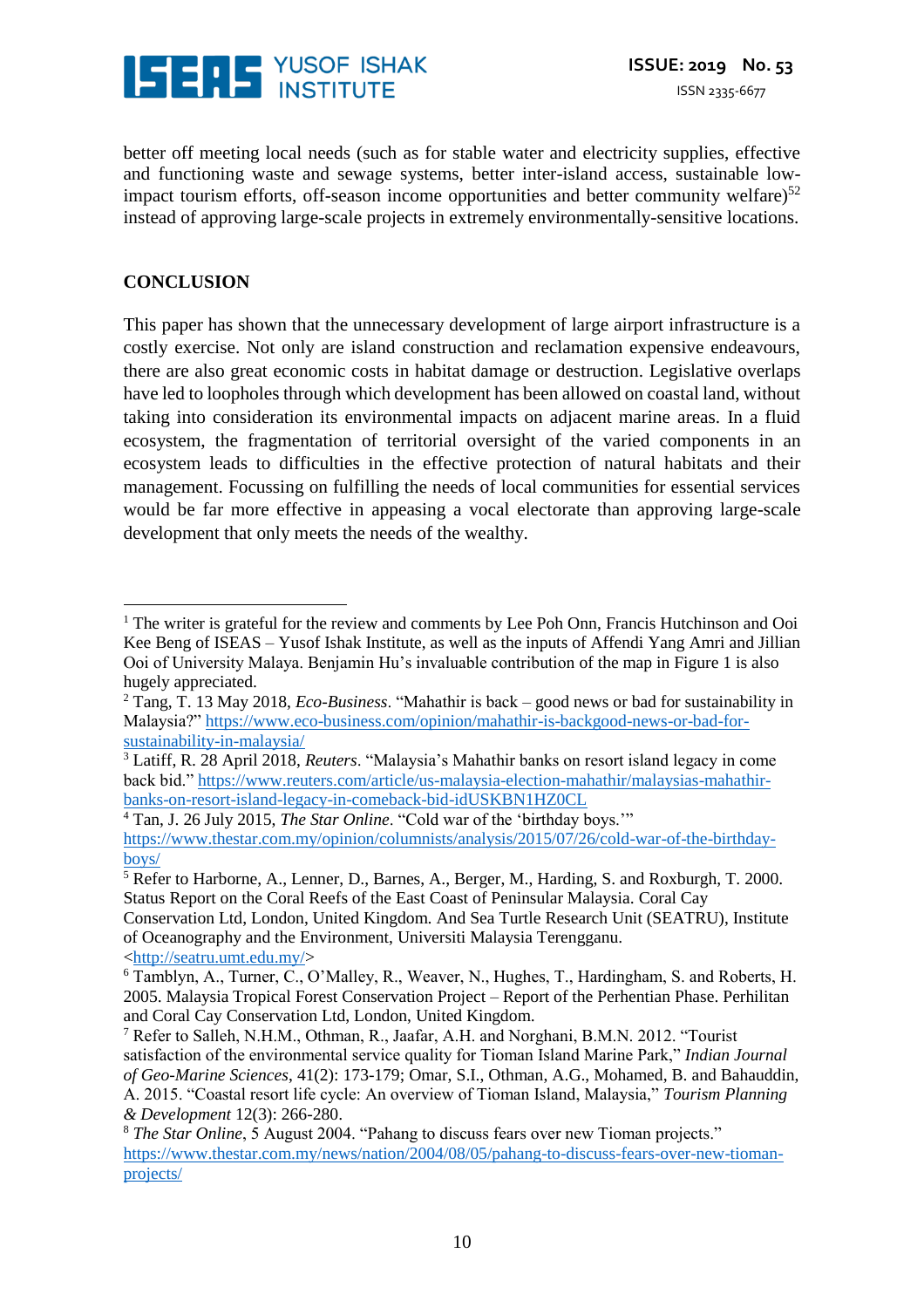

<u>.</u>

<sup>9</sup> Khoo,S. 8 March 2009. *The Star Online*. "Tioman airport extension is off." [https://www.thestar.com.my/news/nation/2009/03/08/tioman-airport-extension](https://www.thestar.com.my/news/nation/2009/03/08/tioman-airport-extension-off/#lIXpTLOLxfQhovOg.99)[off/#lIXpTLOLxfQhovOg.99](https://www.thestar.com.my/news/nation/2009/03/08/tioman-airport-extension-off/#lIXpTLOLxfQhovOg.99)

<sup>10</sup> Abdullah, Z. 31 October 2016. *New Straits Times*. "T'ganu looks to upgrade Redang airport to bring in the tourists." [https://www.nst.com.my/news/2016/10/184706/tganu-looks-upgrade](https://www.nst.com.my/news/2016/10/184706/tganu-looks-upgrade-redang-airport-bring-tourists)[redang-airport-bring-tourists](https://www.nst.com.my/news/2016/10/184706/tganu-looks-upgrade-redang-airport-bring-tourists)

<sup>11</sup> David, A. 3 July 2017. *New Straits Times*. "T'ganu shelves plans to extend airport runway." [https://www.nst.com.my/news/nation/2017/07/254185/tganu-shelves-plans](https://www.nst.com.my/news/nation/2017/07/254185/tganu-shelves-plans-extend-pulau-redang-airport-runway)[extend-pulau-redang-airport-runway](https://www.nst.com.my/news/nation/2017/07/254185/tganu-shelves-plans-extend-pulau-redang-airport-runway)

<sup>12</sup> *The Blue Swan Daily.* 21 February 2018. "Malaysia's Berjaya seeks to boost its resort business by resurrecting an airline." [https://blueswandaily.com/malaysias-berjaya-seeks-to-boost-its-resort](https://blueswandaily.com/malaysias-berjaya-seeks-to-boost-its-resort-business-by-resurrecting-an-airline/)[business-by-resurrecting-an-airline/](https://blueswandaily.com/malaysias-berjaya-seeks-to-boost-its-resort-business-by-resurrecting-an-airline/)

<sup>13</sup> Idris, W.N.M. 7 June 2018. The Malay Mail. "Vincent Tan offers to build Tioman Airport, says won't burden Putrajaya."

[https://www.malaymail.com/news/malaysia/2018/06/07/vincent-tan-offers-to-build](https://www.malaymail.com/news/malaysia/2018/06/07/vincent-tan-offers-to-build-tioman-airport-says-wont-burden-putrajaya/1639532)[tioman-airport-says-wont-burden-putrajaya/1639532](https://www.malaymail.com/news/malaysia/2018/06/07/vincent-tan-offers-to-build-tioman-airport-says-wont-burden-putrajaya/1639532)

 $14$  The Redang archipelago was the first marine protected area declared in Malaysia (in 1983), comprising Pulau Redang, Pulau Pinang, Pulau Lima and Pulau Ekor Tebu, and covers an area of about 12,750 hectares. The Pulau Redang Marine Park is about 45km away from Kuala Terengganu. The Tioman archipelago was declared a marine protected area in 1994 and is the largest group of nine islands and 5 outcrops on the east coast of Peninsular Malaysia covering an area of about 25,115 hectares. These islands are accessible from Tanjung Gemok jetty in Pahang and Mersing jetty in Johor. More information on these protected archipelagos can be found at: Department of Marine Park Malaysia, 2013. *Pulau Redang Marine Park Management Plan*. Ministry of Natural Resources and Environment: Putrajaya, Malaysia. And Department of Marine Park Malaysia, 2013. *Pulau Tioman Marine Park Management Plan*. Ministry of Natural Resources and Environment: Putrajaya, Malaysia.

<sup>15</sup> The new PH government absorbed the Marine Parks Department into the Fisheries Department and parked it under the Ministry of Agriculture. Environmentalists raised concerns about this evolution as Marine Parks, which function under conservation principles, are a severe mismatch with the extractive approaches of its overseeing entities. Refer to Ismail, M. 17 December 2018. *The ASEAN Post*. "Looking out for Malaysia's marine resources."

<https://theaseanpost.com/article/looking-out-malaysias-marine-resources>

<sup>16</sup> Put simply, this means that anything in the water up to the high-level mark falls under the purview of the Marine Parks Department. However, the seabed, the beach and island landmasses are under state legislation. Hence while sand extraction is not allowed in Marine Park areas due to its potential environmental impacts, the sand itself (beneath the Marine Park seas or estuaries) belongs to the state.

<sup>17</sup> For more information on Marine Park legislative overlaps please refer to: Uychiaoco, A.J., Cheung, C. and Cabanban, A. 2002 Malaysia. *in* UP-MSI, ABC, ARCBC, DENR, ASEAN. *Marine Protected Areas in Southeast Asia*, ASEAN Regional Centre for Biodiversity conservation, Department of Environment and Natural Resources, Los Baños, Philippines. And Basiron, M.N. 2008. "Review of the institutional framework for the management of Marine Parks in Peninsular Malaysia," in Phang, S.M., Yang Amri, A., Ooi, J.L.S. and Mydin, A.J. (eds.), *Natural History of The Pulau Tioman Group of Islands. IOES Monograph Series 1*, p. 99-122. Institute of Ocean and Earth Sciences (IOES), Unviersity of Malaya, Kuala Lumpur.

<sup>18</sup> Refer to Uychiaoco, A.J., Cheung, C. and Cabanban, A. 2002 Malaysia. *in* UP-MSI, ABC, ARCBC, DENR, ASEAN. *Marine Protected Areas in Southeast Asia*, ASEAN Regional Centre for Biodiversity conservation, Department of Environment and Natural Resources, Los Baños, Philippines and Sazali, M.F., Azlan, M.R.P and Mohamed, B. 2013. "Malaysia island development at the marine park: impact to the coral reef," Universiti Sains Malaysia ePrints, [http://eprints.usm.my/34980/1/HBP14.pdf downloaded 17 May 2019.](http://eprints.usm.my/34980/1/HBP14.pdf%20downloaded%2017%20May%202019)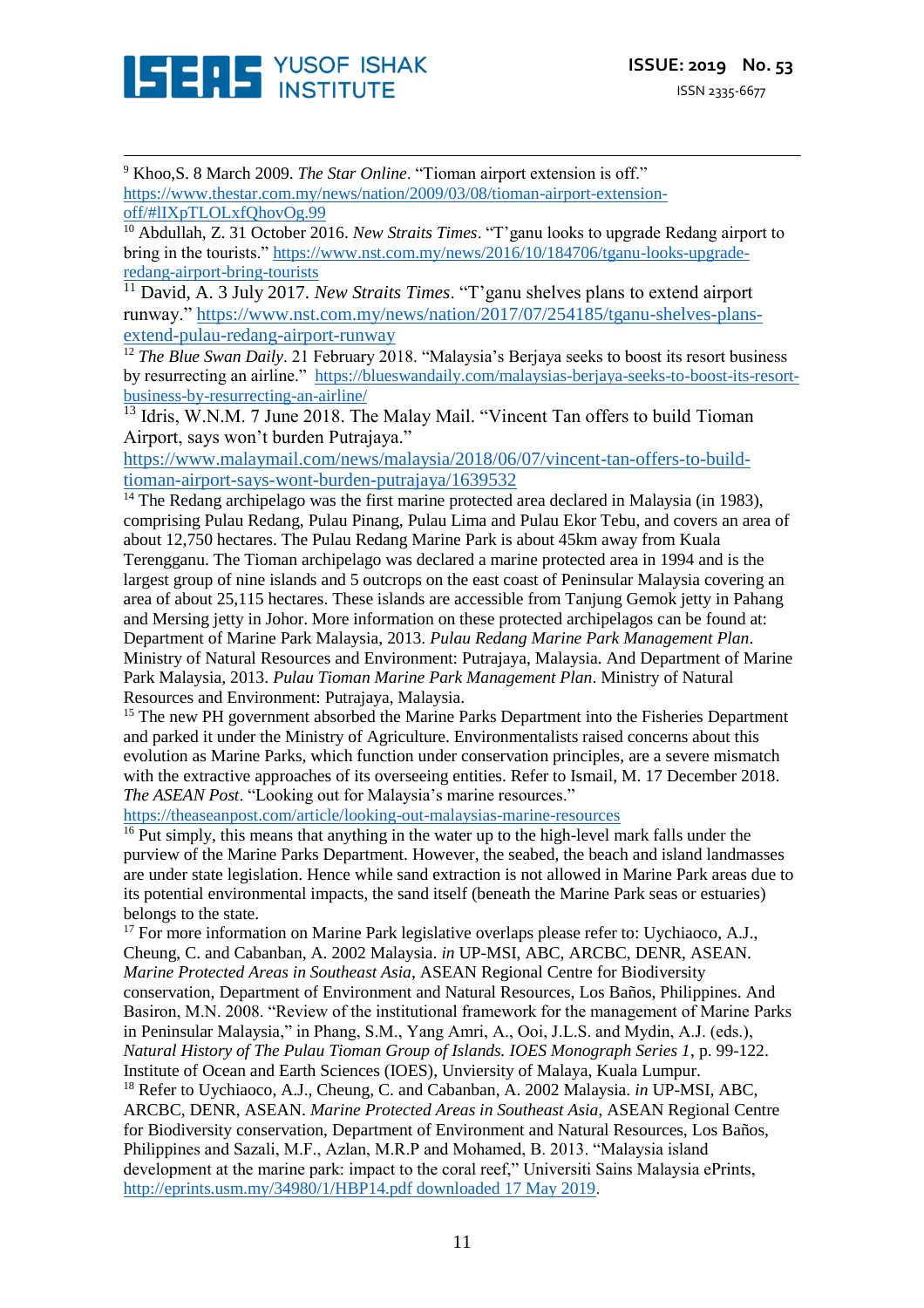

<u>.</u> <sup>19</sup> Refer to Spears, E.K. 2018. "Closed for development? Jekyll Island's changing political ecology and geographic space," *Southeastern Geographer*, 58(4): 321-324.

 $20$  Refer to Basiron, M.N. 2008. "Review of the institutional framework for the management of Marine Parks in Peninsular Malaysia," in Phang, S.M., Yang Amri, A., Ooi, J.L.S. and Mydin, A.J. (eds.), *Natural History of The Pulau Tioman Group of Islands. IOES Monograph Series 1*, p. 99-122. Institute of Ocean and Earth Sciences (IOES), Unviersity of Malaya, Kuala Lumpur.

<sup>21</sup> Refer to Yaacob, M.R., Radam, R. & Shuib, A. 2009. "A contingent valuation study of marine parks ecotourism: the case of Pulau Payar and Pulau Redang in Malaysia," Journal of Sustainable Development 2(2): 95-105.

<sup>22</sup> Thompson, B.S., Gillen, J. & Freiss, D.A. 2018. "Challenging the principles of ecotourism: insights from entrepreneurs on environmental and economic sustainability in Langkawi, Malaysia," Journal of Sustainable Tourism 2(2): 257-276.

 $^{23}$  Low average incomes from low-level jobs are enhanced by the draw of working in tourism; many youth on these islands drop out. However, even their meagre average RM800 monthly salary is higher than earnings from diminishing fishing returns. The high costs of living on the islands, exacerbated by high transport and petrol costs mean that many locals are unable to have savings. Also refer to: Abdul Ghani, N., Mohd Tahir, I. and Manaf, Z.A. 2011. "Does employment in the tourism industry affect the quality of life? A case study on Redang and Perhentian Islands, Terengganu, Malaysia," *International Journal of Arts & Sciences* 4(09):173-182. And Hill, A. 2017. "Blue grabbing: reviewing marine conservation in Redang Island Marine Park, Malaysia," *Geoforum* 79: 97-100. As well as Daldeniz, B. and Hampton, M.P. 2013. "Dive tourism and local communities: active participation or subject to impacts? Case studies from Malaysia," International Journal of Tourism Research, 15: 507-520).

 $24$  Refer to Mohd Tamin, N. and Tan W.H. 2008. "Tourist carrying capacity on Pulau Tioman an ecological and social perspective," in Phang, S.M., Yang Amri, A., Ooi, J.L.S. and Mydin, A.J. (eds.), *Natural History of The Pulau Tioman Group of Islands. IOES Monograph Series 1*, p. 99- 122. Institute of Ocean and Earth Sciences (IOES), Univerisity of Malaya, Kuala Lumpur. <sup>25</sup> Refer to: Mohd Salleh, N.H., Othman, R., Sarmidi, T. and Darawi, Z. 2011. "A comparison of local community sustainability of livelihood: a case study in Redang and Tioman Islands, Malaysia," APBITM 2011 – Proceedings of 2011 IEEE International Summer Conference of Asia Pacific Business Innovation and Technology Management. July 2011. P14-148. Dalian, People's Republic of China. And Kothari, U. and Arnall, A. 2017. "Contestation over an island imaginary landscape: the management and maintenance of touristic nature," *Environment and Planning A* 49(5): 980-998. As well as Mathis, A & Rose, J. 2016. "Balancing tourism, conservation, and development: a political ecology of ecotourism on the Galapagos islands," *Journal of Ecotourism*, 15(1): 64-77.

<sup>25</sup> Yaacob, M.R., Radam, R. & Shuib, A. 2009. "A contingent valuation study of marine parks ecotourism: the case of Pulau Payar and Pulau Redang in Malaysia," Journal of Sustainable Development 2(2): 95-105.

 $26$  Tourism development damages the habitats which are necessary for fishery survival and traditional livelihoods are thereafter supplanted by a dependence on tourism. This however leaves the community vulnerable during the off-season when there are few to no tourists on the islands because of seasonal monsoons. Further damage to an ecotourism destination from tourism infrastructure to attract or service more tourists then places the community's future at additional risk as tourists abandon the islands and move on to other destinations. Refer to: Connell, J. 2018. "Islands: balancing development and sustainability?" *Environmental Conservation* 45(2): 111-124. And Hill, A. 2017. "Blue grabbing: reviewing marine conservation in Redang Island Marine Park, Malaysia," *Geoforum* 79: 97-100. As well as Bryant, R.L. 1992. "Political ecology: an emerging research agenda in third-world studies," *Political Geography* 11(1): 12-36. Seminal work on political ecology – framework used for this analysis. And Stonich, S.S. 1998. "Political ecology of tourism," *Annals of Tourism Research*, 25 (1): 25-54.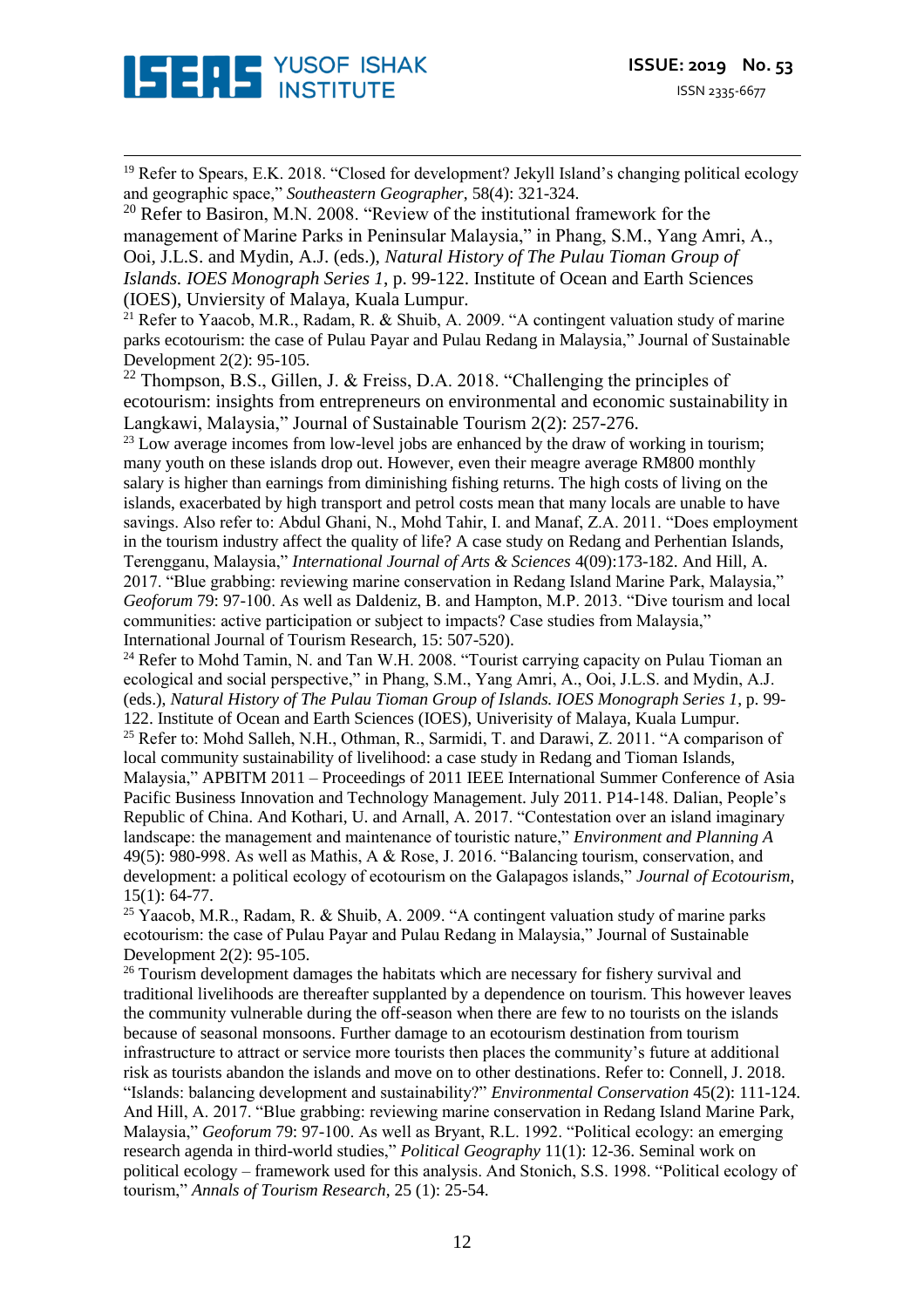

<u>.</u>

<sup>27</sup> Refer to Connell, J. 2018. "Islands: balancing development and sustainability?" *Environmental Conservation* 45(2): 111-124. And Mathis, A & Rose, J. 2016. "Balancing tourism, conservation, and development: a political ecology of ecotourism on the Galapagos islands," *Journal of Ecotourism*, 15(1): 64-77.

<sup>28</sup> Alagesh, T.N. 30 October 2018. *The New Straits Times*. "Proposed Pulau Tioman airport can boost tourism."

[https://www.nst.com.my/news/nation/2017/10/297039/proposed-pulau-tioman-airport](https://www.nst.com.my/news/nation/2017/10/297039/proposed-pulau-tioman-airport-can-boost-tourism)[can-boost-tourism;](https://www.nst.com.my/news/nation/2017/10/297039/proposed-pulau-tioman-airport-can-boost-tourism) *The Sun Daily*, 12 June 2018. MAHB welcomes proposal to extend Tioman Airport runway. [https://www.thesundaily.my/archive/mahb-welcomes-proposal](https://www.thesundaily.my/archive/mahb-welcomes-proposal-extend-tioman-airport-runway-EUARCH554777)[extend-tioman-airport-runway-EUARCH554777;](https://www.thesundaily.my/archive/mahb-welcomes-proposal-extend-tioman-airport-runway-EUARCH554777) Chow, P. 8 February 2018. *TTG Asia*. Berjaya plans KL-Redang flights to serve its Redang resorts.

[https://www.ttgasia.com/2018/02/08/berjaya-plans-kl-redang-flights-to-serve-its-redang](https://www.ttgasia.com/2018/02/08/berjaya-plans-kl-redang-flights-to-serve-its-redang-resorts/)[resorts/](https://www.ttgasia.com/2018/02/08/berjaya-plans-kl-redang-flights-to-serve-its-redang-resorts/)

<sup>29</sup> Refer to Connell, J. 2018. "Islands: balancing development and sustainability?" *Environmental Conservation* 45(2): 111-124; and Cheng, T.M., Wu, H.C. and Huang, L.M. 2013. "The influence of place attachment on the relationship between destination attractiveness and environmentally responsible behaviour for island tourism in Penghu, Taiwan," *Journal of Sustainable Tourism* 21(8): 1166-1187.

<sup>30</sup> Refer to de Groot, R.S., Wilson, M.A. and Boumans, R.M.J. 2002. "A typology for the classification, description and valuation of ecosystem functions, goods and services."

*Ecological Economics* 41: 393-408; Barbier, E.B., Hacker, S.D., Kennedy, C. Koch, E.W., Stier, A.C. and Silliman, B.R. 2011. "The value of estuarine and coastal ecosystem services." *Ecological Monographs* 81(2): 169-193; and Barbier, E.B. 2012. "Progress and challenges in valuing coastal and marine ecosystem services." *Review of Environmental Economics and Policy* 6(1): 1-19.

<sup>31</sup> Personal communication: Affendi Yang Amri, IOES and Jillian Ooi, Department of Geography, University Malaya. Also refer to Costanza, R., de Groot, R., Sutton, P., van der Ploeg, S.,

Anderson, S.J., Kubiszewski, I., Farber, S. and Turner, R.K. 2014. "Changes in the global value of ecosystem services." Global Environmental Change 26: 152-158.

<sup>32</sup> Lim A.G. and Md Repin, I. 2017. Total Economic Valuation of Marine Biodiversity Malaysia Marine Parks. Jabatan Taman Laut Malaysia, Putrajaya, Malaysia.

<sup>33</sup> Refer to Mohamad, D. and Bahauddin, A. 2016. "Tourism development progress of two islands of Malaysia: the locals' perspective towards climate change," *Worldwide Hospitality and Tourism Themes* 8(5): 534-548.

<sup>34</sup> Refer to Gössling, S., Hansson, C.B., Hörstmeier, O. and Saggel, S. 2002. "Ecological footprint analysis as a tool to assess tourism sustainability," *Ecological Economics* 43: 199-211; and Uyarra, M.C., Côté, I.M., Gill, J.A., Tinch, R.R.T., Viner, D. and Watkinson, A.R. 2005. Islandspecific preferences of tourists for environmental features: implications of climate change for tourism-dependent states," *Environmental Conservation* 32(1): 11-19.

<sup>35</sup> Refer to Cheng, T.M., Wu, H.C. and Huang, L.M. 2013. "The influence of place attachment on the relationship between destination attractiveness and environmentally responsible behaviour for island tourism in Penghu, Taiwan," *Journal of Sustainable Tourism* 21(8): 1166-1187; and Romao, J., Neuts, B., Nijkamp, P, and Shikida, A. 2014. "Determinants of trip choice, satisfaction and loyalty in an eco-tourism destination: a modelling study on the Shiretoko Peninsular, Japan," *Ecological Economics* 107: 195-205.

<sup>36</sup> Refer to Stonich, S.S. 1998. "Political ecology of tourism," *Annals of Tourism Research*, 25 (1): 25-54; and Kothari, U. and Arnall, A. 2017. "Contestation over an island imaginary landscape: the management and maintenance of touristic nature," *Environment and Planning A* 49(5): 980-998. <sup>37</sup> Refer to Salleh, N.H.M., Othman, R., Jaafar, A.H. and Norghani, B.M.N. 2012. "Tourist

satisfaction of the environmental service quality for Tioman Island Marine Park," *Indian Journal of Geo-Marine Sciences*, 41(2): 173-179; and Chan, N.W. 2009. "Ecotourism and environmental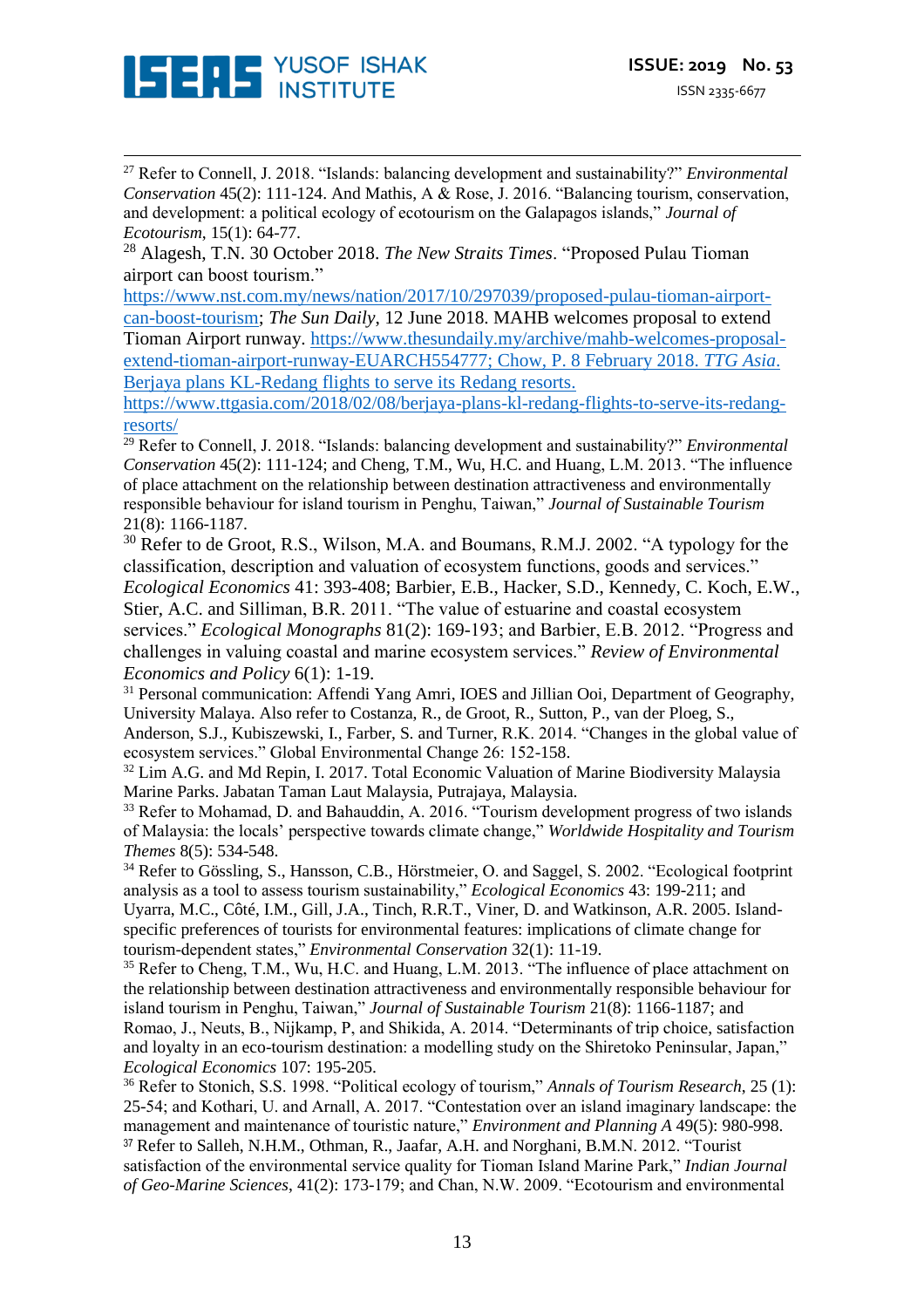<u>.</u> conservation in small islands in the east coast of Peninsular Malaysia," *Malaysian Journal of Environmental Management* 10(2): 53-69.

<sup>38</sup> Refer to Omar, S.I., Othman, A.G., Mohamed, B. and Bahauddin, A. 2015. "Coastal resort life cycle: an overview of Tioman island, Malaysia," *Tourism Planning & Development* 12(3): 266- 280.

<sup>39</sup> Studies have shown that infrastructural development on islands geared for tourism is largely prioritised for the tourist or tourism operator instead of for its local community. Refer to Mathis, A. and Rose, J. 2016. "Balancing tourism, conservation, and development: a political ecology of ecotourism on the Galapagos Islands," *Journal of Ecotourism*, 15(1): 64-77.

<sup>40</sup> Kaur, D. 12 June 2018. *The Malaysian Reserve*. "New Pulau Tioman airport 'impossible'." [https://themalaysianreserve.com/2018/06/12/new-pulau-tioman-airport](https://themalaysianreserve.com/2018/06/12/new-pulau-tioman-airport-impossible/)[impossible/](https://themalaysianreserve.com/2018/06/12/new-pulau-tioman-airport-impossible/)

<sup>41</sup> Refer to Cheng, T.M., Wu, H.C. and Huang, L.M. 2013. "The influence of place attachment on the relationship between destination attractiveness and environmentally responsible behaviour for island tourism in Penghu, Taiwan," *Journal of Sustainable Tourism* 21(8): 1166-1187; and Mohamad, D. and Bahauddin, A. 2016. "Tourism development progress of two islands of Malaysia: the locals' perspective towards climate change," *Worldwide Hospitality and Tourism Themes* 8(5): 534-548.

<sup>42</sup> Refer to: Husin, N.N. 23 October 2018. *MSN.com*. "Tioman villagers protest proposal for new airport." [https://www.msn.com/en-my/news/national/tioman-villagers-protest](https://www.msn.com/en-my/news/national/tioman-villagers-protest-proposal-for-new-airport/ar-BBOLIHn)[proposal-for-new-airport/ar-BBOLIHn](https://www.msn.com/en-my/news/national/tioman-villagers-protest-proposal-for-new-airport/ar-BBOLIHn) and *Citizens Journalists Malaysia*. 29 Octover 2018. "Villagers fight to save Tioman reefs." [https://cj.my/112516/villagers-fight-to-save](https://cj.my/112516/villagers-fight-to-save-tioman-reefs/)[tioman-reefs/](https://cj.my/112516/villagers-fight-to-save-tioman-reefs/)

<sup>43</sup> Sivanandam, H. and Chu, M.M. 21 April 2019. *The Star Online*. "PM: Vital to conserve environment." [https://www.thestar.com.my/news/nation/2019/04/21/pm-vital-to-conserve-](https://www.thestar.com.my/news/nation/2019/04/21/pm-vital-to-conserve-environment/)

[environment/.](https://www.thestar.com.my/news/nation/2019/04/21/pm-vital-to-conserve-environment/) This statement was made at the launch of a new urban park in Kuala Lumpur. During the initial Tioman airport furore in 2004, Mahathir was also reported to have said that "necessary steps must be taken to protect the island's natural beauty," (30 October 2003. The Star Online. "PM: Tioman's environment must come first."

[https://www.thestar.com.my/news/nation/2003/10/30/pm-tiomans-environment-must-come-first/\)](https://www.thestar.com.my/news/nation/2003/10/30/pm-tiomans-environment-must-come-first/) but he was also known to have remarked that "the beauty of Tioman would be meaningless if it cannot be enjoyed by more people." (New Straits Times, 30 October 2003. "New airport in Tioman to benefit islanders and the nation." Accessed through

<https://www.artificialreefs.org/Articles/tioman%20island.htm> on 15 June 2019.

<sup>44</sup> *The Malay Mail*. 24 November 2018. "New airport will not disturb Tioman Island's environment says Pahang MB."

[https://www.malaymail.com/news/malaysia/2018/11/24/new-airport-will-not-disturb](https://www.malaymail.com/news/malaysia/2018/11/24/new-airport-will-not-disturb-tioman-islands-environment-says-pahang-mb/1696598)[tioman-islands-environment-says-pahang-mb/1696598](https://www.malaymail.com/news/malaysia/2018/11/24/new-airport-will-not-disturb-tioman-islands-environment-says-pahang-mb/1696598)

<sup>45</sup> *The Star Online*. 14 June 2019. "Environmental NGO: Build airport in Mersing, not Tioman." [https://www.thestar.com.my/news/nation/2018/06/14/environmental-ngo-build-airport-in-mersing](https://www.thestar.com.my/news/nation/2018/06/14/environmental-ngo-build-airport-in-mersing-not-tioman/#LDelRxQVvzveVm24.99)[not-tioman/#LDelRxQVvzveVm24.99](https://www.thestar.com.my/news/nation/2018/06/14/environmental-ngo-build-airport-in-mersing-not-tioman/#LDelRxQVvzveVm24.99) and Mohd Tamin, N. and Tan W.H. 2008. "Tourist carrying capacity on Pulau Tioman an ecological and social perspective," in Phang, S.M., Yang Amri, A., Ooi, J.L.S. and Mydin, A.J. (eds.), *Natural History of The Pulau Tioman Group of Islands. IOES Monograph Series 1*, p. 99-122. Institute of Ocean and Earth Sciences (IOES), Unviersity of Malaya, Kuala Lumpur.

<sup>46</sup> Refer to Gössling, S., Hansson, C.B., Hörstmeier, O. and Saggel, S. 2002. "Ecological footprint analysis as a tool to assess tourism sustainability," *Ecological Economics* 43: 199-211; Bird, B. 1989. *Langkawi: from Mahsuri to Mahathir. Tourism for Whom?* Insan, Kuala Lumpur; and Masud, M.M. and Kari, F. 2015. "Community attitudes towards environmental conservation behaviour: an empirical investigation within MPAs, Malaysia," *Marine Policy* 52:138-144. <sup>47</sup> Fisher, J.B., Nawaz, R., Fauzi, R., Nawaz, F., Md Sadek, E.S.S., Abd Latif, Z. and Blackett, M. 2008. "Balancing water, religion and tourism on Redang Island, Malaysia," *Environmental*